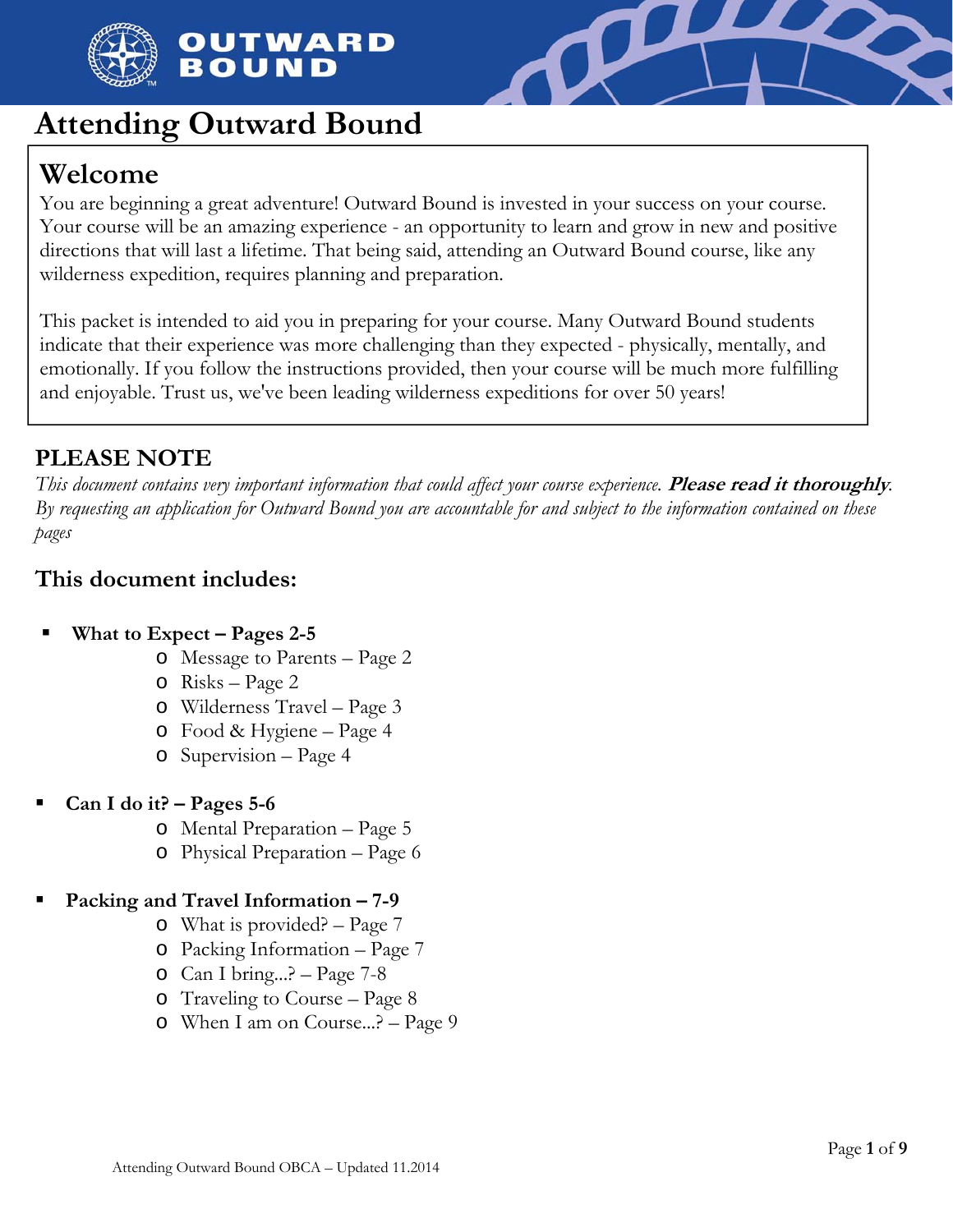



# **What to Expect**

## **Message to Parents:**

### **We recommend reviewing this document with your child so that he/she is aware of what will be expected of him/her.**

You are making an investment in the growth and development of your child as well as giving him or her an amazing experience. While Outward Bound is a non-profit organization, our courses are not inexpensive. As you will see your paperwork, if your child is expelled you should NOT expect to get your money back.

On every Outward Bound course participants are expected to give their full effort, treat their teammates and instructors with respect, and follow the guidelines set by Outward Bound. We expect there to be varying levels of motivation. We expect there to be homesickness, doubt or even a desire to quit and we will help them work through these challenges. Our purpose is to help our students push past doubt and successfully complete their course, **but if a student is determined to leave we simply cannot and will not make them stay. A student who is not willing to fully participate can compromise their safety and quality of the course. In these cases a parent/guardian will be notified and asked to make arrangements for their child to come home.** 

### **Risks**

Living and traveling in a remote wilderness setting exposes you to risks. We believe those risks enable you to gain insights and perspective unavailable anywhere else. Our commitment to delivering those benefits to you stands alongside our commitment to safety. Our staff is dedicated to the safety of our participants above all else. Outward Bound instructors receive regular training on the various outdoor activities which they instruct as well as the environments encountered on our courses. All instructors are certified as a Wilderness First Responder or Wilderness Emergency Medical Technician or equivalent. Our programs are regularly reviewed by outdoor professionals from within and outside of Outward Bound in order to identify and consider potential hazards. Outward Bound has been a national leader in wilderness safety for over 50 years and frequently advises and assists other organizations in outdoor adventure risk management.

Yet risk and uncertainty are central the concept to of adventure. The intent is not to avoid activities involving risk but to embrace them. Risk is a platform for delivering meaning, growth, physical fitness, and leadership.

Outward Bound staff are taught how to manage the risks of travel in remote areas. Your instructors are trained in first aid, search and rescue, and emergency management, but they cannot guarantee your absolute safety—you must take responsibility for your own well-being and follow all instructions. You should come to your course prepared to work hard, take responsibility for yourself, and master the skills taught on the expedition, because you will be traveling in remote areas that may be hours or even days from definitive medical care.

Each staff team carries a cell phone or satellite phone for emergency communication. However, coverage in the backcountry is limited and there is no guarantee that the phone will work from any given location. **For your safety, it is extremely important that you share any and all medical or psychological issues you have when filling out the medical history section of the application.**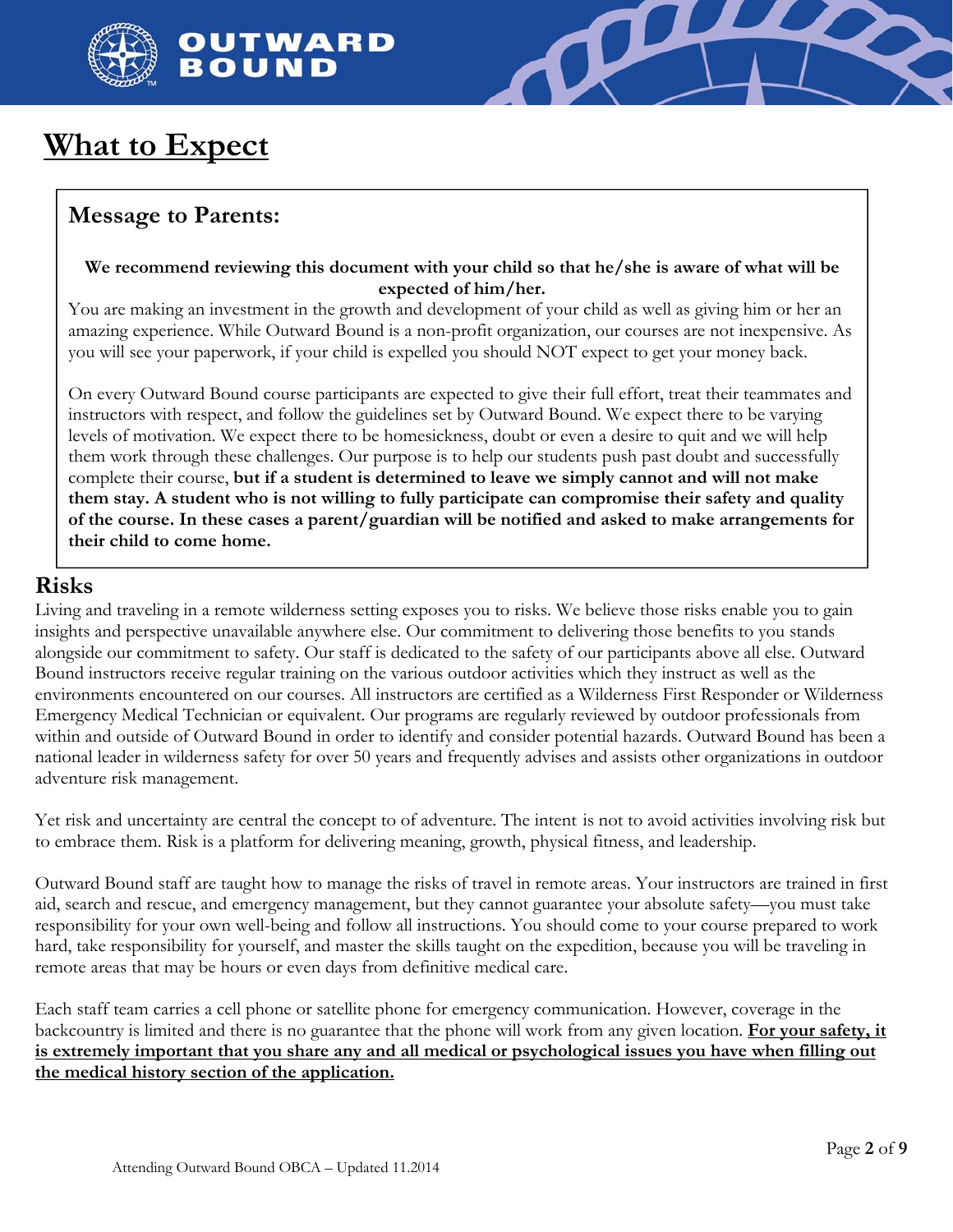





### **Wilderness Travel**

Outward Bound courses are demanding. It can literally take every waking moment to get from Point A to Point B. Travel may be on trails or "off-trail" over rugged, steep terrain, through forests, snow, tundra, narrow or rushing rivers, choppy lakes, or stormy seas. Travel will require perseverance and understanding of the environment. Route finding, navigating and dealing with bad weather are all serious challenges to be expected in wilderness travel. We rarely take rest days even due to inclement weather, so be prepared to push on even in rain, snow, and sleet.

Outward Bound may be the hardest thing you have ever done. Your course will challenge you mentally, physically, and socially. Outward Bound philosophy maintains that by facing the challenges the course offers you, you will emerge physically and mentally stronger, with an increased mastery of expedition skills as well as a better understanding of your own capabilities and how to make a difference in the world. You learn how to work as a team and become a leader. We think that the payoff is well worth the work, but you should be aware of what you are getting into and excited about tackling the challenges.

**Successful completion of your course demands trust, mastery of skills, a high level of physical fitness, confidence, tenacity, leadership, initiative and compassion. The promotion of these qualities and the discovery of what's in you is the purpose of Outward Bound.** 

### **Typical Day**

A typical day usually involves getting up early, making breakfast, packing up camp, mapping the route, and then hitting the trail or water, depending on your activities. You will travel all day—taking breaks to rest, snack, or enjoy a view but you will generally be covering lots of territory. Once you reach camp, group members will divide and conquer to get food cooked and camp set up. After dinner instructors often facilitate some sort of evening ritual. At the end of the day you can crawl into your sleeping bag to journal, chat, and get a well-deserved rest.

### **Becoming a Team**

Throughout the course you will practice low-impact camping and learn basic outdoor living and camp-craft as well as natural history. As you become more proficient and fit, your group will be able to travel greater distances and take on more of a leadership role. Your group will operate as a team of mutually supportive explorers. You will no doubt surprise yourself with what you are capable of!

Your attention will be focused both on the wilderness living and working as a team. Instructors will help on both counts, teaching practical skills and helping you work together; navigating with maps and compasses or charts as you make your way. At night you will have check-ins with your group to discuss personal and group challenges and difficulties encountered in the day's activities. Topics may include leadership, decision-making, and responsibility.

### **Group Living**

Living and working with a small group is an opportunity to make long-lasting friendships and enjoy memories that will last a lifetime. It can also be a source of friction and challenge. As you and your group attempt to meet your goals and make decisions big and small you may feel frustrated or annoyed with your teammates at times. Students will arrive to the course with varying levels of motivation, fitness, fear, and doubt. Once the trip starts, even the most eager students may struggle to take a certain risk or stay committed. Investing in working through differences in your group, sharing insights from your challenges, and laughing your heads off over the most delicious rice and bean dinner you ever tasted (hunger is the best spice!) are all part of why students walk away from their Outward Bound course with a deeper understanding of life, themselves and each other.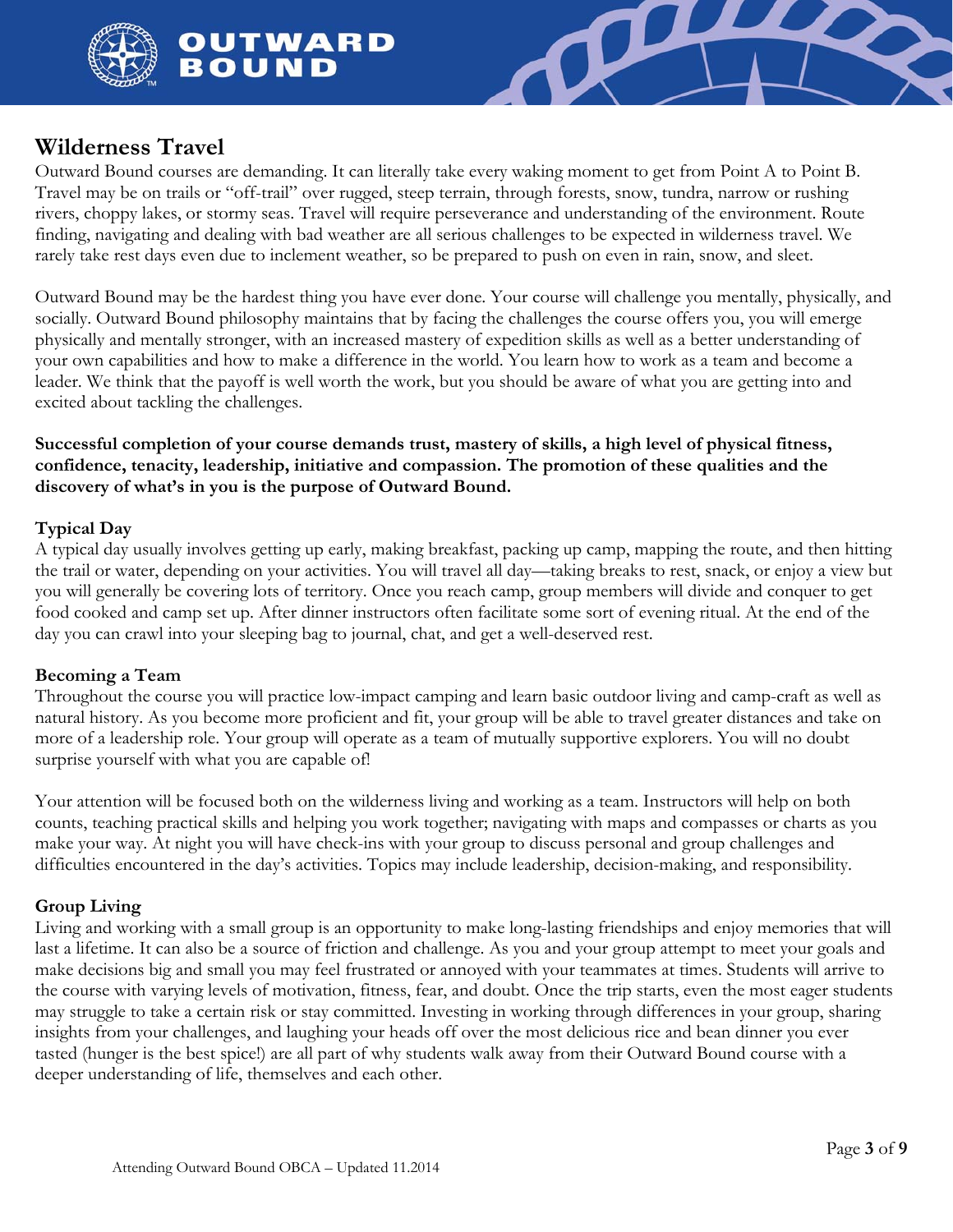

OUTWARD BOUND



### **Camp Chores**

Outward Bound is not a guided trip. All group members will pitch in to do camp chores, including cooking, cleaning dishes, setting up tents, navigating, etc. You will find that as the expedition progresses, your mastery of these camp craft skills will enable you to operate more efficiently and effectively around camp. Most groups also contribute by helping clean their gear at the end of course so it is ready for the next group of students to use.

#### **Hygiene**

Showering and washing hair are not options while on course. Your instructors will tell you about any available bathing options and explain more about backcountry hygiene when you arrive. Every course environment has different techniques and environmentally appropriate practices for going to the bathroom. You will learn how to dispose of human waste in cat holes or other wilderness-area specific methods. Groups carry soap and hand sanitizer for hand washing. Students will have the opportunity to clean up and wash hair before going home.

#### **Food**

You and the other members of your group will learn to cook tasty and nutritious meals over portable gas stoves. Our meals are mainly vegetarian and consist of grains, legumes, vegetables, fruit, nuts, and light-weight, dehydrated foods. A typical breakfast might be granola or oatmeal; lunch might include tortillas, cheese, and tuna or peanut butter and jam on crackers; dinners include macaroni and cheese, burritos, or stir-fry. During the day there will be access to snacks like trail mix, nuts, and dried fruit. Our diets can have more fats and protein than you are accustomed to. In order to prepare, we suggest that you cut down on soda, caffeine, and junk food.

We can accommodate some special dietary needs (such as lactose intolerance or vegan diets), but only if we know well in advance. If you have a particularly unusual diet, we may ask you to bring some of your own specialty foods. Certain food (or insect bite) allergies may not be safely accommodated in a remote wilderness setting. We review applicants with food allergies on a case by case basis.

#### **Supervision**

Our supervision is based on the premise that, once aware of the necessary skills for wilderness living and travel, students will cooperate, respect their leaders, and follow safety instructions with or without direct instructor supervision. We maintain high staff to student ratios (approximately 1:5) but due to the nature of living and camping together there will be occasions on your course when you are not directly supervised by your instructors**.** Those situations may include: Final Expedition or other travel, time around camp, cooking, setting up tarps, sleeping and the solo experience.

Our staff does not sleep in the same shelters as students. Students on courses for ages 12-17 will be instructed to sleep in same-sex shelters. Students on courses with a minimum age of 18 will establish their own sleeping arrangements with instructor approval.

#### **Independent Student Travel**

A core component of Outward Bound learning is for students to put into practice the skills they have learned. Our longer courses (14 days or more) may culminate in a Final Expedition that will include Independent Student Travel. We vary the level of Independent Student Travel allowed based on course length, time spent in an activity, environment, age, and staff's assessment of the group's competence. On courses with a minimum age of 14 students will always be within sight or sound of instructors. For 16 to 18 year olds on some courses that include 10 or more days of travel in one activity and who are assessed to be competent and high-functioning, staff travel near students but can be as far as 30 minutes distant while traveling. In these cases staff will check in with students at least once a day. Students will be issued Field Communication Technology and instructed in how to contact staff. In the case of possible hazards, such as extreme weather, staff will maintain sight and/or sound supervision.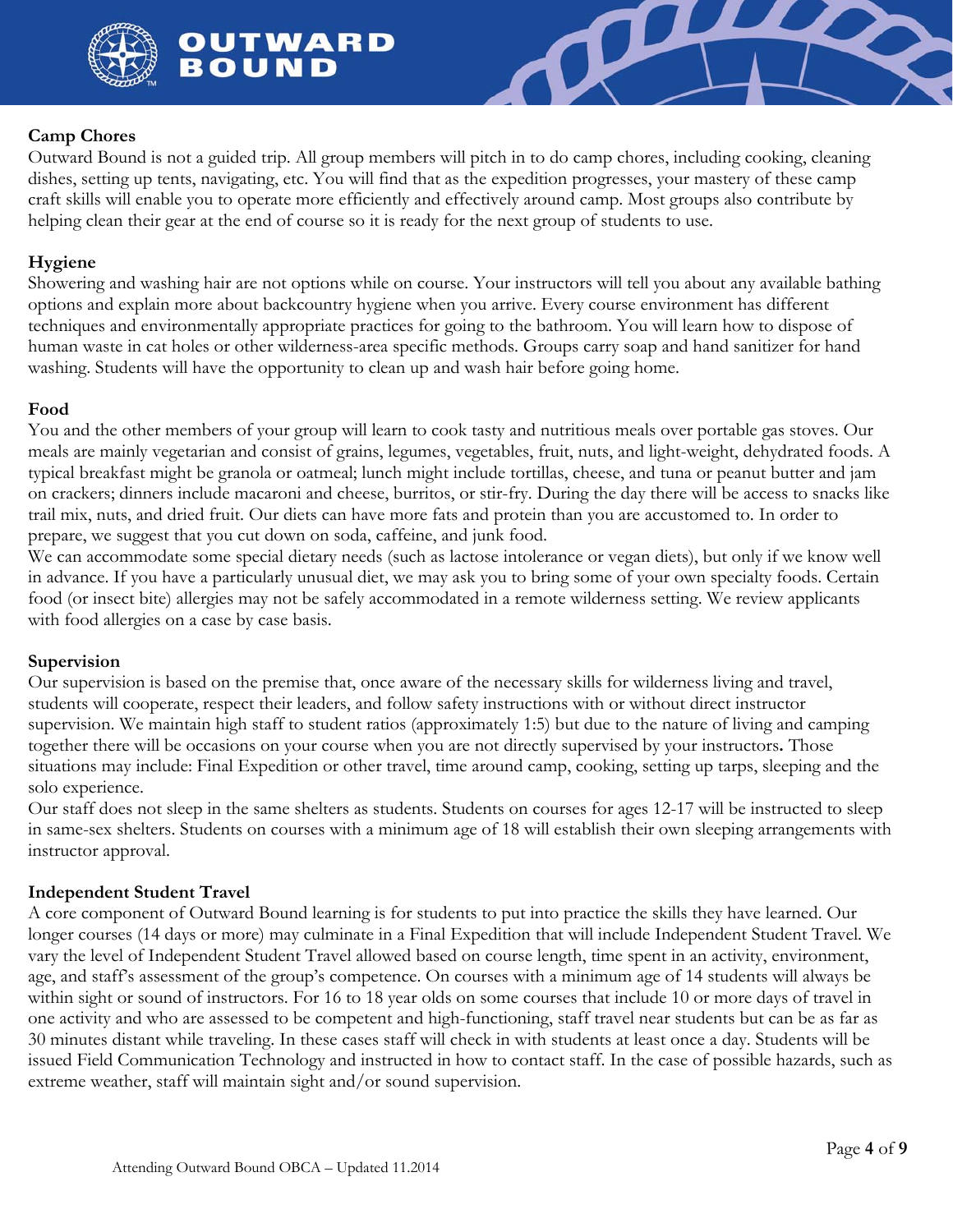

OUTWARD **BOUN** 



# **Can I do it?**

While you do not have to be an athlete or in peak physical condition to attend an Outward Bound course, you must be both physically and mentally prepared to take on the challenges you will encounter on your course.

There are two kinds of strength necessary to complete your course- physical and mental. Your body needs to be strong, but you must also come with an open mind, willing spirit, and positive mindset. Whether you paddle or row a boat for six or eight hours in a day, carry a 50+ pound pack for 10 miles, climb a 14,000-foot peak, scale a rock wall, work your way up and over a high mountain pass or down into a deep canyon; it will push you and reward you on many levels. Most people find that Outward Bound presents them with challenges (physical, mental and even social) that they are not sure they can accomplish.

Regardless of the activities, every course is unique due to varying personalities, different instructors, and ever-changing weather. No matter how much you read the materials we provide and no matter how many questions you ask of your Student Services representative, the reality is that you will not know exactly what the course will be like until you get there. How will you prepare for the unknown?

## **Mental Preparation**

We cannot offer you a training regimen to mentally prepare for Outward Bound but we can suggest a few things to think about and be prepared for.

**Teamwork** - Be ready to be part of a team. Think about other team experiences you have had in the past whether they are sports teams, school plays, or business meetings. Come up with a few observations about what has made your teams successful in the past and plan on being a positive contributor during your course.

**Living with Less** – Look around your house and the "real" world and think about what you have and what you need. Things you currently take for granted like hot running water, upholstered furniture and sidewalks will not be part of your experience. When you get into the rhythm of wilderness living, you will see that despite the complexity of your everyday life, life on the trail and life at home are both ultimately about food, clothing, shelter and each other. We will also ask you to leave behind non-essentials like deodorant, makeup, electronic devices, and books which can be more challenging than you might expect.

**Being Away from Home** – Whether it is the first or the 50th time you have been away from home, you may not have been this far away or done anything quite like an Outward Bound Course. The feeling of being alone and away from family might not happen immediately, but in many cases it will occur while on course. Please use your instructors and teammates as resources as they are there for help. If you think you might feel homesick, let us know. We can help you come up with some ideas to address it.

**Compassion** – Compassion is one of Outward Bound's core values. Be prepared to offer it and expect it from your teammates. You will travel with and rely on a group of strangers, who each have different reasons for attending Outward Bound and who come with varying levels of physical and mental strength. You may find that you will need to make compromises in your own expectations to support other members of your team. It is important to remember that in such a small group setting, your attitude and actions affect everyone.

**Group Discussion** – Outward Bound delivers learning, in large part, by discussing course experiences. By considering the experience through group discussion before and after your course, you will be better able to hold onto the value of each experience and take it home with you. Be prepared to share your perspective and gain insight from others on your expedition.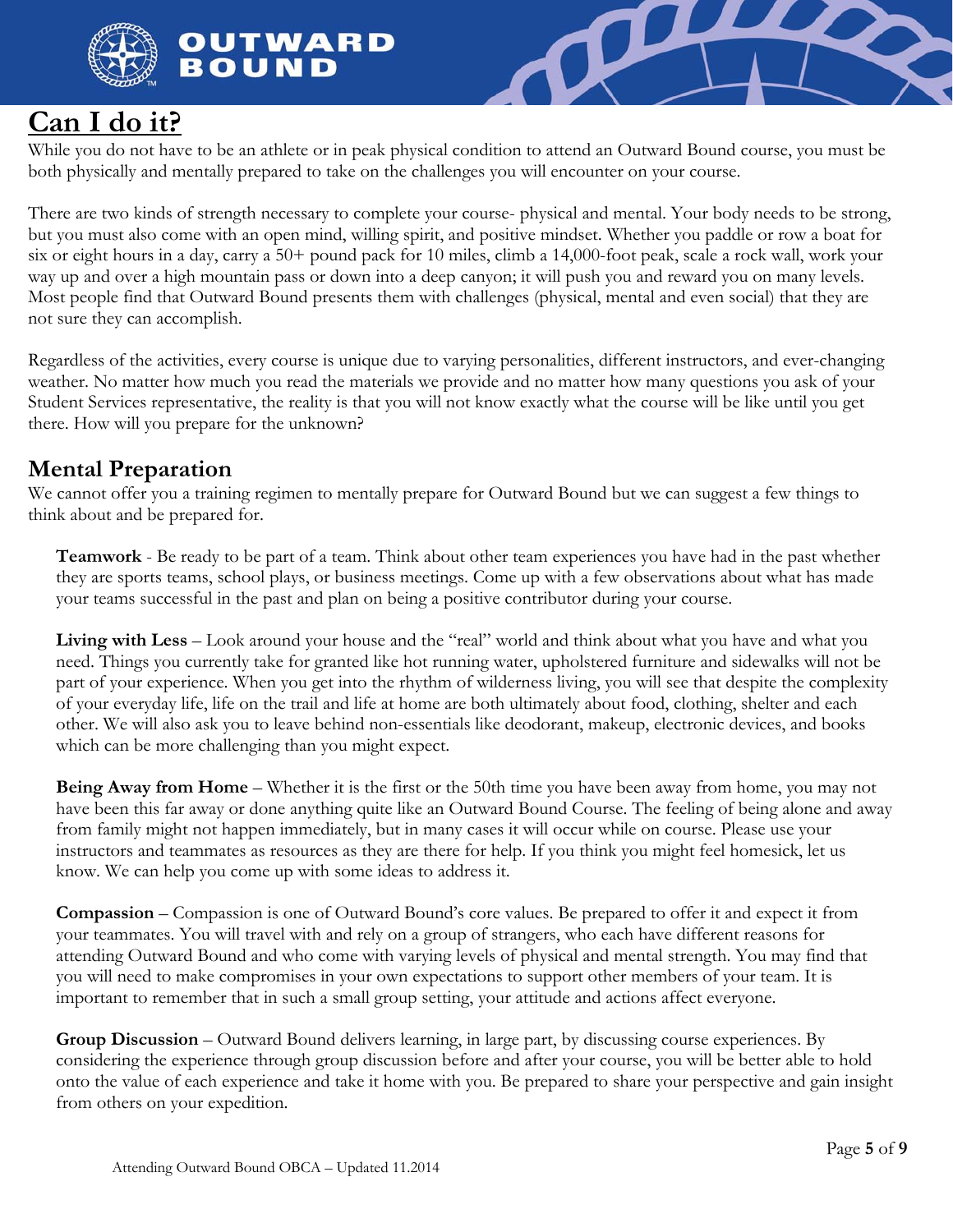



### **Physical Preparation**

If you are not currently active, adopting a daily exercise routine can be challenging. It can be hard to find the motivation to commit to a routine, but every minute you put in prior to your course will pay off once you get to your course. So if you do not already engage in 30 minutes of aerobic exercise at least three times a week, we recommend putting in the time to train prior to your course. In high altitude locations the need for aerobic fitness is even greater!

### **Build Aerobic Fitness**

Before starting any fitness program it is always a good idea to consult your physician. The most important kind of training is aerobic fitness (running, bicycling, swimming...), the kind which stimulates heart and lung activity for at least 30 minutes without stopping. The aim of your training program must be to increase your body's capacity to breathe oxygen. This will increase the capability of your heart and circulatory system to supply blood and oxygen to all organs and tissues. If you are currently working out three days a week, build up to five or six days a week or increase your time by 10% a week.

We recommend interval training, uphill sprints, running up stairs, or going on extended hikes with a weighted pack as some of the best ways to train for backpacking and rock climbing. Sports like soccer, lacrosse, basketball, and ultimate Frisbee are also great. Please contact your Student Services representative to learn about specific training recommended for your course, and read the Physical Preparation guide on our website.

The most important thing is to find an activity that you enjoy doing. While exercising three times a week is the minimum, five or six times a week is optimum.

### **Adopt Healthy Habits**

A great way to prepare physically is to adopt healthy eating habits and focus on staying well-hydrated. This is especially true if your course takes place in higher altitudes where you may need a few days to acclimatize. No matter what course type, the following tips may help but will especially help avert ill-effects of altitude:

1. Arrive at your course start well-rested.

2. Reduce consumption of fatty foods, excessive alcohol, and caffeine as these substances require a lot of water and oxygen to metabolize. Increase the amount of vegetables, fruit, and lean proteins in your diet.

- 3. Drinkmorewater-between1-4litersofwaterperdaydependingonyouractivitylevel.
- 4. Stop using tobacco products at least one month prior to your course.

**Don't overdo it.** Many people, novice and experienced alike, commonly complain of tired and aching bodies; the result of believing that the harder the body is pushed, the faster it will improve. In fact, the opposite is true. The more moderately you train (as long as you are increasing your heart rate adequately), the more quickly you will improve. The most common mistake people make is going too fast, too soon—quickly joining the ranks of the stiff, tired and discouraged.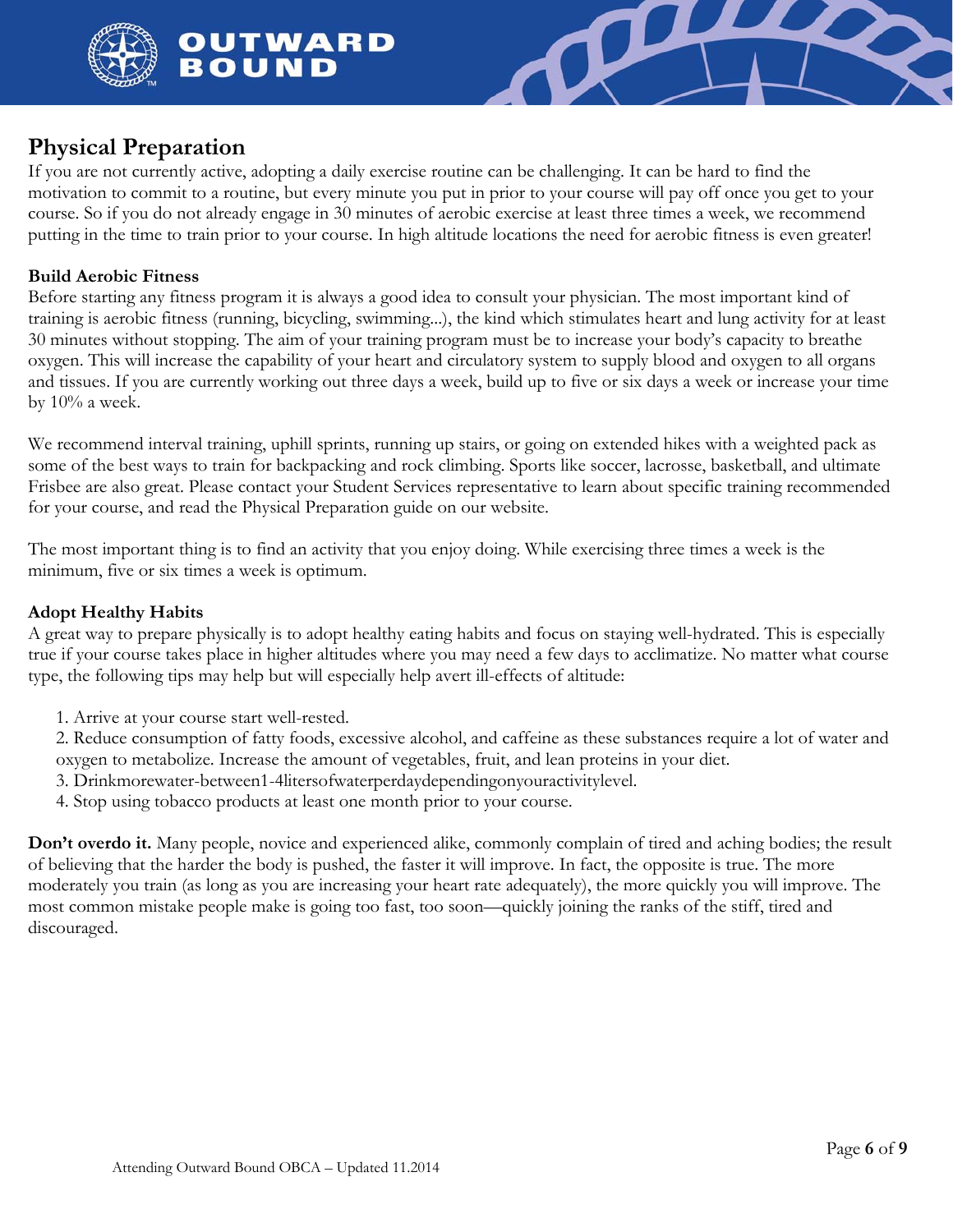

# **Packing and Travel Information**

## **What is provided?**

You don't need to bring camping gear like a sleeping bag or backpack. You will need to bring personal clothing, a few toiletries and footwear. Each course has a specific packing list detailing what you should bring to your course. If you already own camping gear and would prefer to use it for your course please check your packing lists as to what is appropriate. Outward Bound does not allow iPods or cell phones on courses. Your instructors will carry emergency communication devices. We ask students not to bring emergency response technology with an outbound communication function as it can complicate or compromise Outward Bound's emergency response.

**TIL** 

# **Packing for Wilderness Travel**

Wilderness travel means you can and, for your comfort, should carry a lot less than when you travel in the regular world. Most experienced wilderness travelers will tell you that they bring about the same amount of stuff on a three day trip as they would on a three week trip.

Our packing list is based on layering. Dressing in several light layers rather than one heavy layer allows you more flexibility as the weather and exertion levels change. When shopping or packing, it is a good idea to try on all your clothes at once. Ideally, if temperatures drop you would be able to wear all your layers together to keep warm.

Staying Warm with Layering:

1. First Layer: Usually called the "wicking" layer (long underwear, liner socks, etc.) – Moisture is the enemy of warmth. Sweat from physical activity like backpacking, paddling or climbing is your body's attempt to cool itself off. Synthetic long underwear pulls moisture away from your body so your sweat won't cool you down too much and make you cold. This layer is worn next to your skin. Cotton items retain moisture and exaggerate sweat's cooling effect.

2. Second Layer: Usually called the insulation layer (fleece tops and pants, wool socks), this layer is worn on top of the first layer. There might be more than one component of the "insulating layer" like a light-weight fleece and a heavier top. Separate layers like a fleece and a synthetic jacket are preferable to bulky ski jackets.

3. Third Layer: Usually called the wind/shell layer (jackets, pants, rain gear) – Adding an outer windproof layer makes sure that the wind does not steal all that built up heat. The third layer is worn on top of the first and second layers.

See your PACKING LIST for the most detailed information about what to bring.

## **Can I bring....?**

### **Should I bring contacts or glasses on course?**

Either glasses or contact lenses are acceptable on course. Sterile lens care is difficult on the trail, and because of this, reusable contacts may become dirty. In winter and on desert terrain it can be especially challenging. Whether you wear contacts or glasses, you must bring an extra pair. Daily disposable contacts can be a good option to avoid dirt and dust build up that can cause damage to the eye.

### **Can I bring a camera?**

You should definitely bring a camera if you want to record the events of your course. Please note that there is a possibility of losing or damaging your camera. You may wish to consider purchasing a waterproof bag or box for your camera, battery, and memory card to keep it safe. We also recommend disposable waterproof cameras for this reason.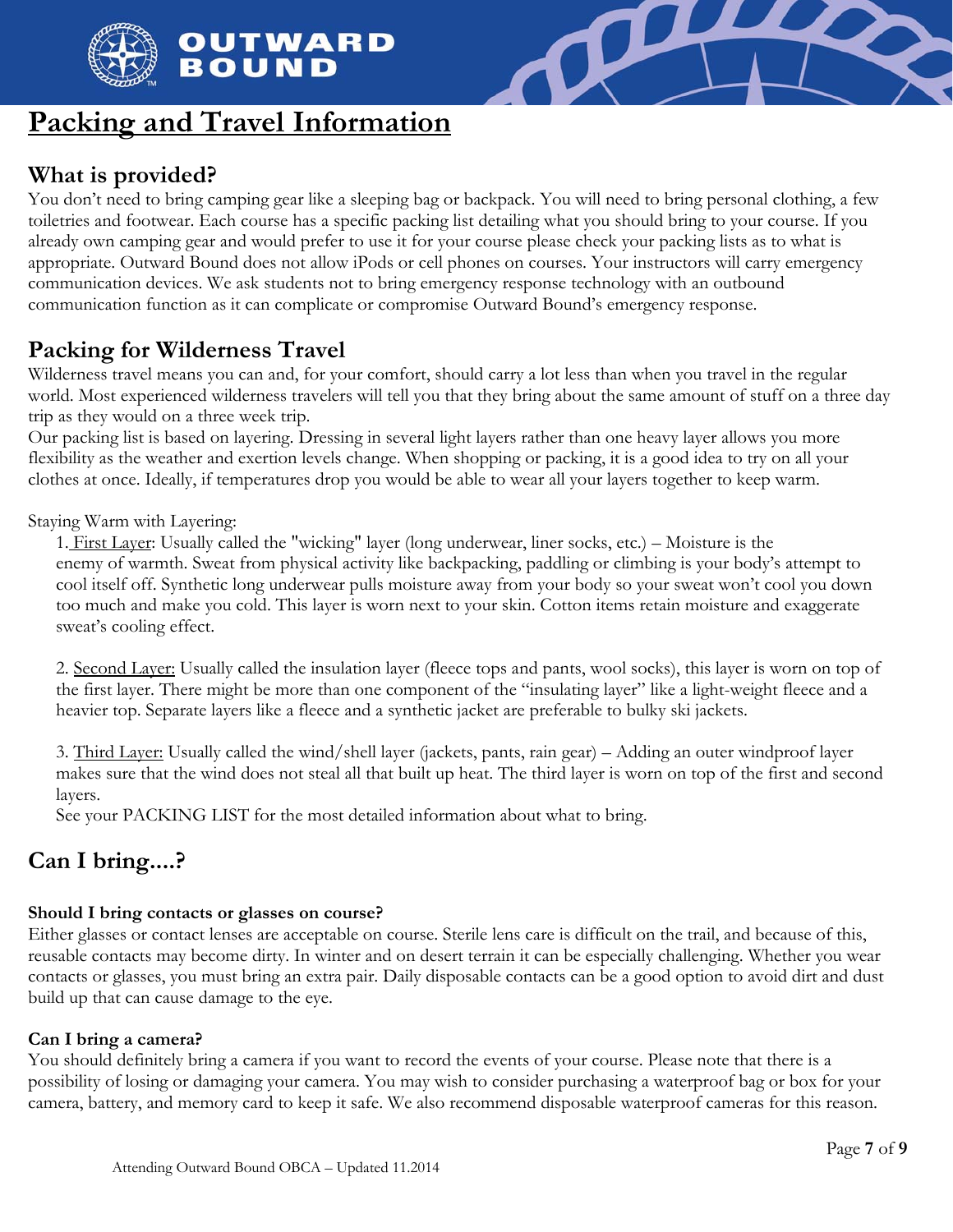

**What about** i**Pods**/iPhones**, Cell Phones, Computers,** and **GPS devices?** You are more than welcome to travel to and from your course with this equipment. Once you arrive we will ask you to leave it all in your luggage as you are not allowed to take it on your course. We ask that students not bring emergency response technology on course.

 $\boldsymbol{\varOmega}$ 

### **Do I need to bring money for my course?**

You will need money while traveling to and from course- typically around \$40. Please be sure to grab a snack or meal on your travel day. Once we pick you up it may be a few hours before arriving at base or camp and preparing a meal. At the end of the course if you have lost or damaged any of the gear or equipment we provide, you will be charged the replacement or repair fee before you leave the course.

## **Traveling to Course Start**

Arrive to the course start location dressed in clothes that you will wear on the course. Courses are packed with physical activity right from the start so it is important to arrive prepared. We strongly recommend the layering technique and have provided a packing list with your registration packet. One example of what to wear would be a short-sleeved shirt, shorts or pants, boots or sandals with a long sleeved shirt or jacket in your carry-on. To aid in acclimatization to high altitudes, be sure to drink plenty (2-4 quarts) of water the day before your course.

As a precaution against the airlines losing your irreplaceable items, please carry or wear things on the plane like your boots, socks, long underwear, prescription medications and contacts/glasses. If your luggage does get delayed, be fully prepared to begin your course and spend the night outdoors. You can check-in everything else. When you arrive on the course, you will pack your trail gear into a backpack provided by Outward Bound.

### **Air Travel for Teens**

Most airlines offer or require that you purchase an Unaccompanied Minor service that ensures that your child is boarded onto the aircraft, chaperoned during connections, and turned over to the appropriate person upon arrival at their final destination. Each airline has their own policies, rates and services offered so please check with the airlines. Fees are typically \$100 **each way** and should be paid before the flight to prevent issues on the return flight home. If you purchase this provision you will need to provide the airline with the name and phone number of the Outward Bound staff member that is picking up the student that we will provide to you upon request.

Outward Bound staff will be at the meeting place at least one hour before the published meeting time. For unaccompanied minors or teens arriving earlier we make every effort to arrive at the same time as the earliest arriving student but can only guarantee staff at the meeting place one hour prior. Please carefully review the travel information provided for the course as traveling to/from course outside of our recommended travel times will likely leave your child without supervision or anyone to meet them.

Courses for 14-16 year-olds or younger will have start times that allow same day travel. Some courses require an overnight stay prior to course. In the event that a 16-18 year-old course requires an overnight stay, please consult your Student Services representative for information. We do not offer supervision prior to the appointed meeting time.

### **What if I have a travel delay getting to my course start?**

If a travel delay occurs every effort will be made to get the delayed student on the course. Please call 415-933-6222 **(follow the directions on the answering machine—You will be directed to an emergency on call number)** as soon as possible so we can facilitate this pick.

**Outward Bound does not call family members to confirm the students' arrival** on course and we do not typically provide updates mid-course or confirm that travel home will happen as planned. Under no circumstances will we leave a meeting place without accounting for every student expected and will call families if a student is not accounted for or